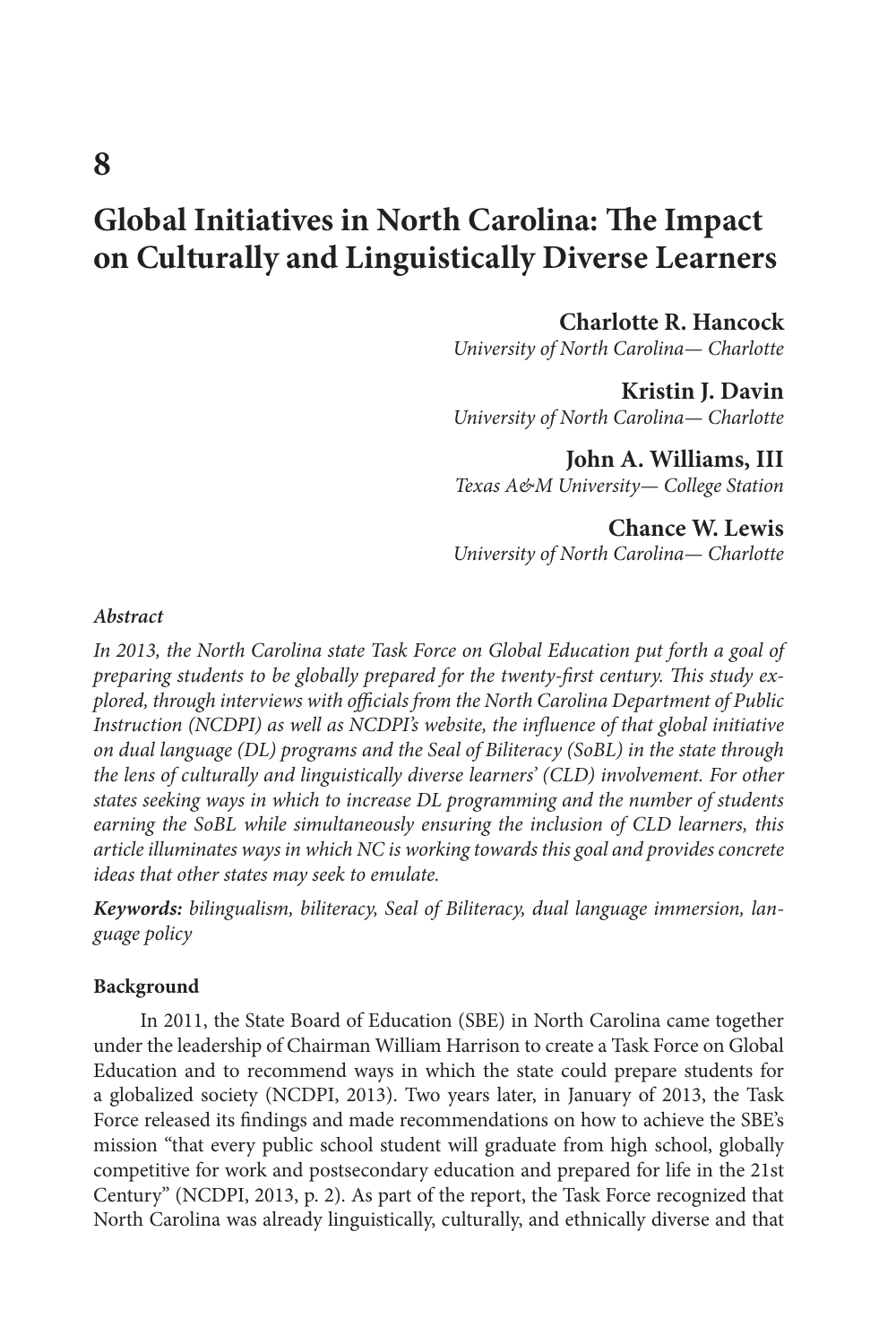the state needed to prepare not for the "global tomorrow" but rather the "global *today*" (NCDPI, 2013, p. 5). The 2013 Task Force report provided five commitments to which the state should adhere: (1) *Robust and Cutting-edge Teacher Support and Tools*; (2) *Leading-edge Language Instruction*; (3) *New School Models*; (4) *District Networking and Recognition*; and (5) *Strategic International Relationships* (NCDPI, 2013, p.6).

The purpose of the present exploratory study was to delve into two of these five commitments, Commitment 2 (Leading-edge Language Instruction) and Commitment 4 (District Networking and Recognition) to understand their influence across the state. Commitment 2.1 specifically recommended that the state implement "a plan for statewide access to dual language/immersion opportunities beginning in elementary school and continuing through high school" (NCDPI, 2013, p. 6). Dual language programs offer a diÍfferent approach to the traditional English-only classroom by instructing academic content in two languages, English, and another language, termed *the partner language*, for a minimum of 50% of the instructional day (Lindholm-Leary, 2012). While dual language is commonly referred to as dual language/immersion (DL/I) in North Carolina, the authors chose to use the term dual language (DL) in this article to maintain consistency in terminology, as suggested by the U.S. Department of Education (2105) report.

Commitment 4 (District Networking and Recognition) aimed to provide a support system and recognition for districts, schools, teachers, and students who adhered to the 2013 Task Force Report recommendations. As motivation, the state developed a badging system and released rubrics with specific guidelines describing how: (a) districts could earn the designation of a *Global-Ready District*, (b) schools could earn the designation of a *Global-Ready School,* and (c) teachers could earn the *Global Educator Badge* (NCDPI, 2017a; 2017b). To earn the Global-Ready designation, districts and schools had to include a specific focus on students enrolled in languages in addition to English. For example, at the district level, to receive full points on the rubric section *Leading-language instruction*, 75% of students in the district had to be enrolled in proficiency-based world language or DL programs. At the school level, to receive full points on this rubric category, a school had to have 100% of students enrolled in such programs. The language programs offered had to be responsive to local and regional linguistic needs (NCDPI, 2017a; 2017b). To earn the Global Educator Badge, educators had to embed global education into instruction, complete 100 hours of professional development related to global education, and complete a Capstone Project within a two-year period (NCDPI, n.d.d). Specifically for students, Commitment 4.2 connected to the Seal of Biliteracy movement occurring across the country by encouraging "a process and incentives for K-12 second language opportunities for all students" (NCDPI, 2013, p. 6). The Seal of Biliteracy is a designation given to high school students who have shown mastery in two or more languages by the time the student graduates from high school (Seal of Biliteracy, 2019). Figure 1 displays the state badging system.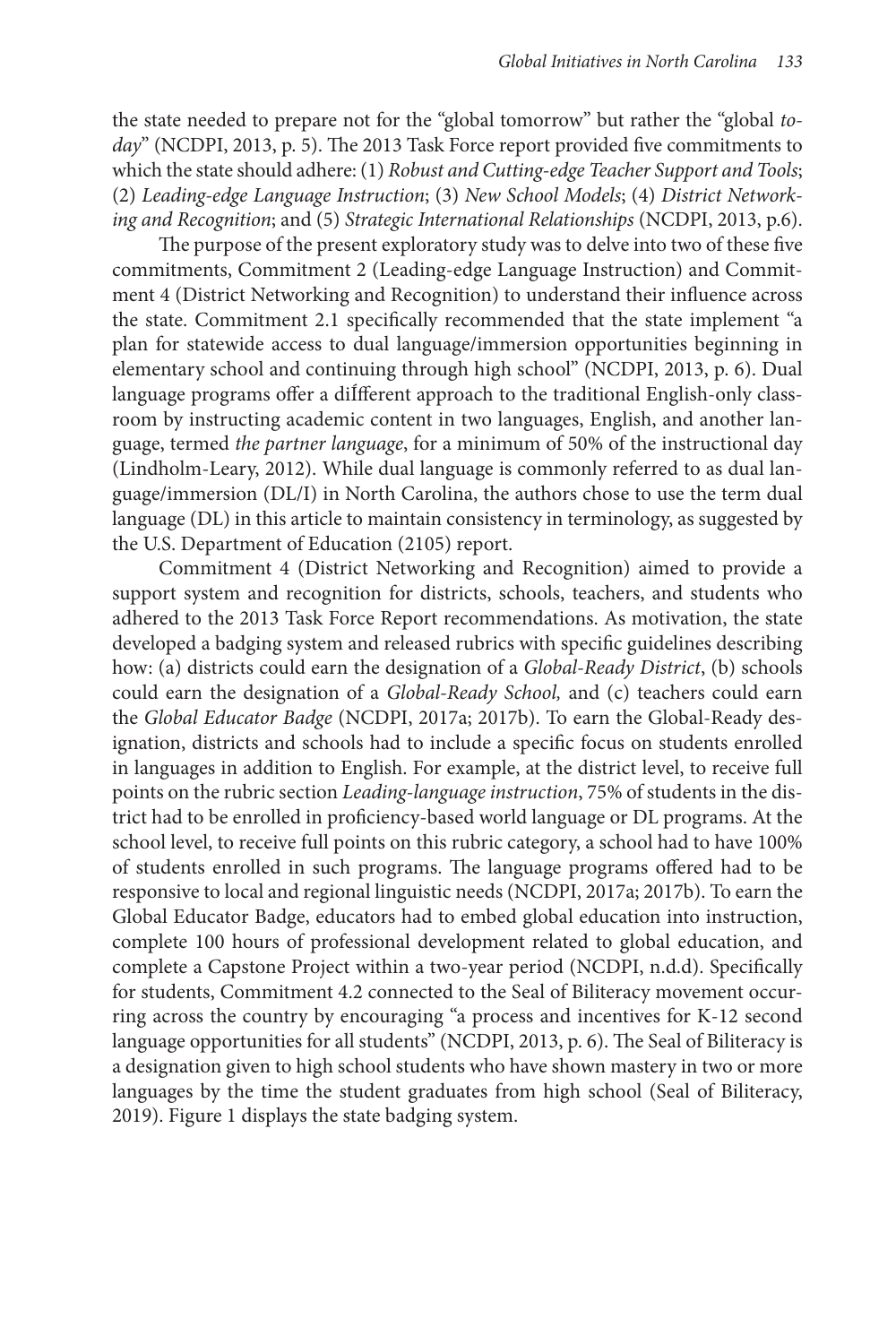



In this article, the researchers explored how the state of North Carolina incentivized districts to develop DL programs and to award the Seal of Biliteracy to graduate students who were globally prepared and globally competitive. Recognizing how such initiatives may privilege English-dominant students (Subtirelu, Borowczyk, Thorson Hernández, & Venezia, 2019), the researchers also examined the extent to which culturally and linguistically diverse learners were included in the process. English-dominant students are those who grew up in monolingual homes and arrived to school speaking English whereas culturally and linguistically diverse (CLD) learners are students who come from a home in which a language other than English is spoken. Three research questions guided this investigation: (1) In what ways did the Task Force Report influence the Seal of Biliteracy policy and implementation? (2) In what ways did the Task Force Report influence the rate of growth of DL programs in the state? (3) In what ways did the Task Force Report encourage accessibility and inclusion of CLD learners in DL and the Seal of Biliteracy?

# **Theoretical Framework**

To understand how the Task Force Report influenced DL programming and the Seal of Biliteracy in North Carolina, this study drew on the theory of extrinsic motivation. The theory of extrinsic motivation had its beginnings in the first half of the 20<sup>th</sup> century with the researchers Thorndike and Skinner (Lepper & Henderlong, 2000). While intrinsic motivation, a theory that surfaced during the second half of the  $20<sup>th</sup>$  century, focuses on motivations inherent in individuals, extrinsic motivation focuses on factors such as rewards or punishment that come from outside and impact the actions of the individual (Lepper & Henderlong, 2000). According to Ryan and Deci (2000), extrinsic motivation "is a construct that pertains whenever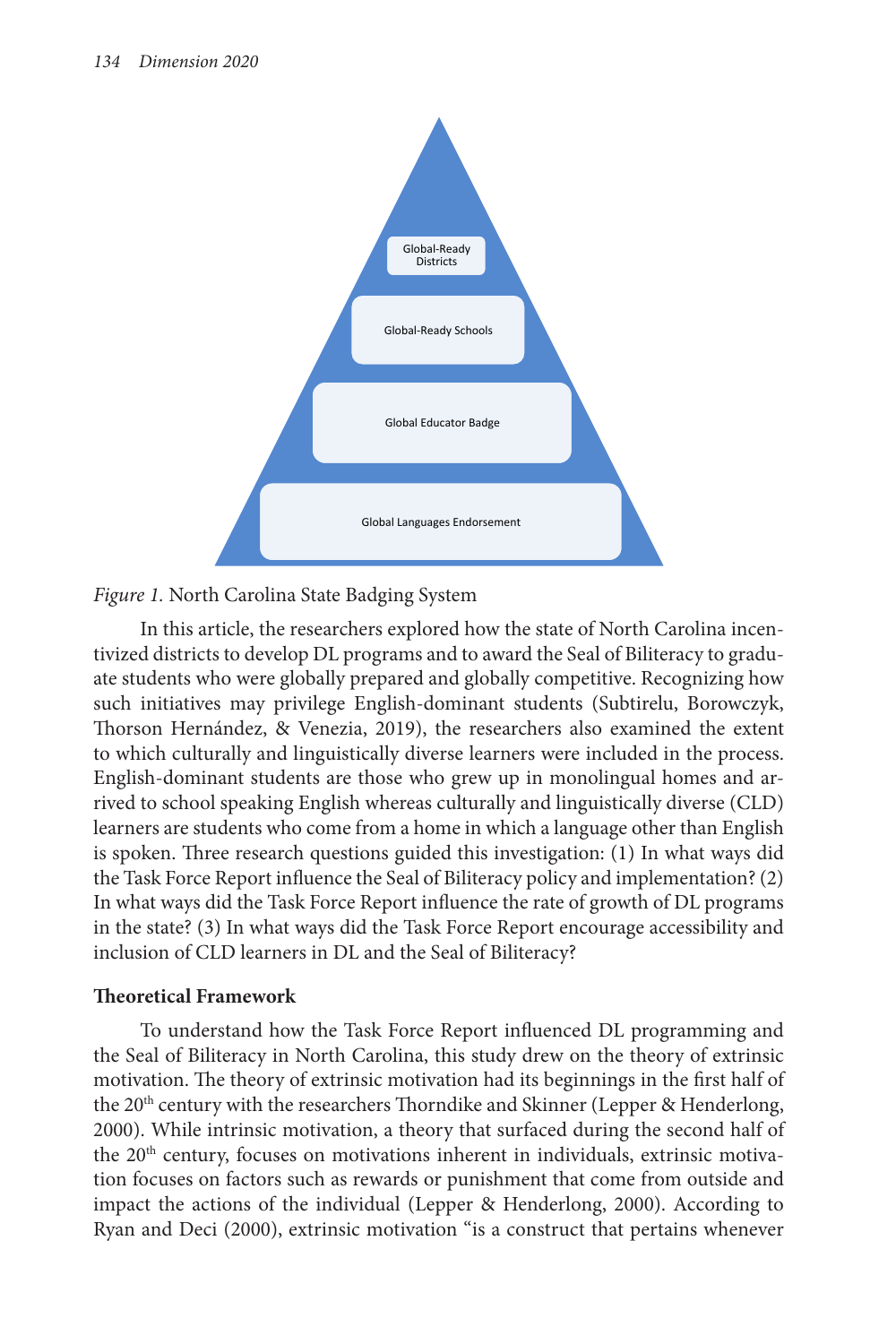an activity is done in order to attain some separable outcome" (p. 60). The Task Force created a system of rewards that included badges, seals, and designations in an attempt to extrinsically motivate districts and schools to expand global initiatives. This article explores how that rewards system influenced DL programming and Seal of Biliteracy implementation and attainment.

# **Literature Review**

#### *Seal of Biliteracy*

The Task Force Report came at a crucial time as a national movement for student recognition for multilingualism, called the Seal of Biliteracy (SoBL), was underway and gaining momentum. The vision behind the SoBL was "to help students recognize the value of their academic success and see the tangible benefits of being bilingual" (Seal of Biliteracy, 2019). Beginning as a grassroots effort in 2008, the SoBL took shape in California, was officially passed by the California state legislature in 2011, and was implemented in January of 2012 (Seal of Biliteracy, 2019). As of Fall 2019, 37 states (plus the District of Columbia) had adopted the SoBL. North Carolina was the ninth state to adopt the SoBL, termed the *Global Languages Endorsement (GLE)* in North Carolina, in January of 2015 (Seal of Biliteracy, 2019). The first SoBL-eligible graduating class was from the 2014-2015 school year (NCDPI, n.d.b.). While most states went through the state legislature or through a policy approved by the state department of education, North Carolina was one of only four states that followed a path that included a policy resolution that was later passed by the state board of education (Heineke & Davin, 2018).

As the SoBL spread across the country, some began to question whether the SoBL inadvertently prioritized English-dominant students over CLD students (Davin & Heineke, 2017; Davin, Heineke, & Egnatz, 2018; Heineke & Davin, 2018; Subtirelu et al., 2019). In a case study of three school districts in Illinois, Davin and Heineke (2018) found that CLD students were less likely to know about the SoBL than English-dominant students, especially those not enrolled in world language classes. In a study exploring the differences in SoBL policy state to state, Davin and Heineke (2017) found that of the 25 states that had adopted the SoBL policy at the time of investigation, six states—Arizona, Illinois, Nevada, North Carolina, Texas, and Wisconsin—required English learners to pass an additional assessment to demonstrate their English proficiency to be awarded the SoBL.

No study to the authors' knowledge has specifically examined how the combined efforts of DL programs and the SoBL have merged simultaneously to support CLD learners or how extrinsic motivators at the state level could potentially contribute to the increase of both of these initiatives. Further, while previous studies have looked in-depth at the SoBL journeys of states such as Illinois (Davin, et al., 2018) and Minnesota (Okraski, Hancock, & Davin, forthcoming), none to our knowledge have explored the journey of North Carolina. While three states, Delaware, North Carolina, and Utah, have received specific attention for their expressed goals of expanding DL program access to all students (Collier & Thomas, 2018), at the time that the U.S. Department of Education (2015) released its findings on DL nationwide, in comparison to Delaware and Utah, North Carolina had the largest number of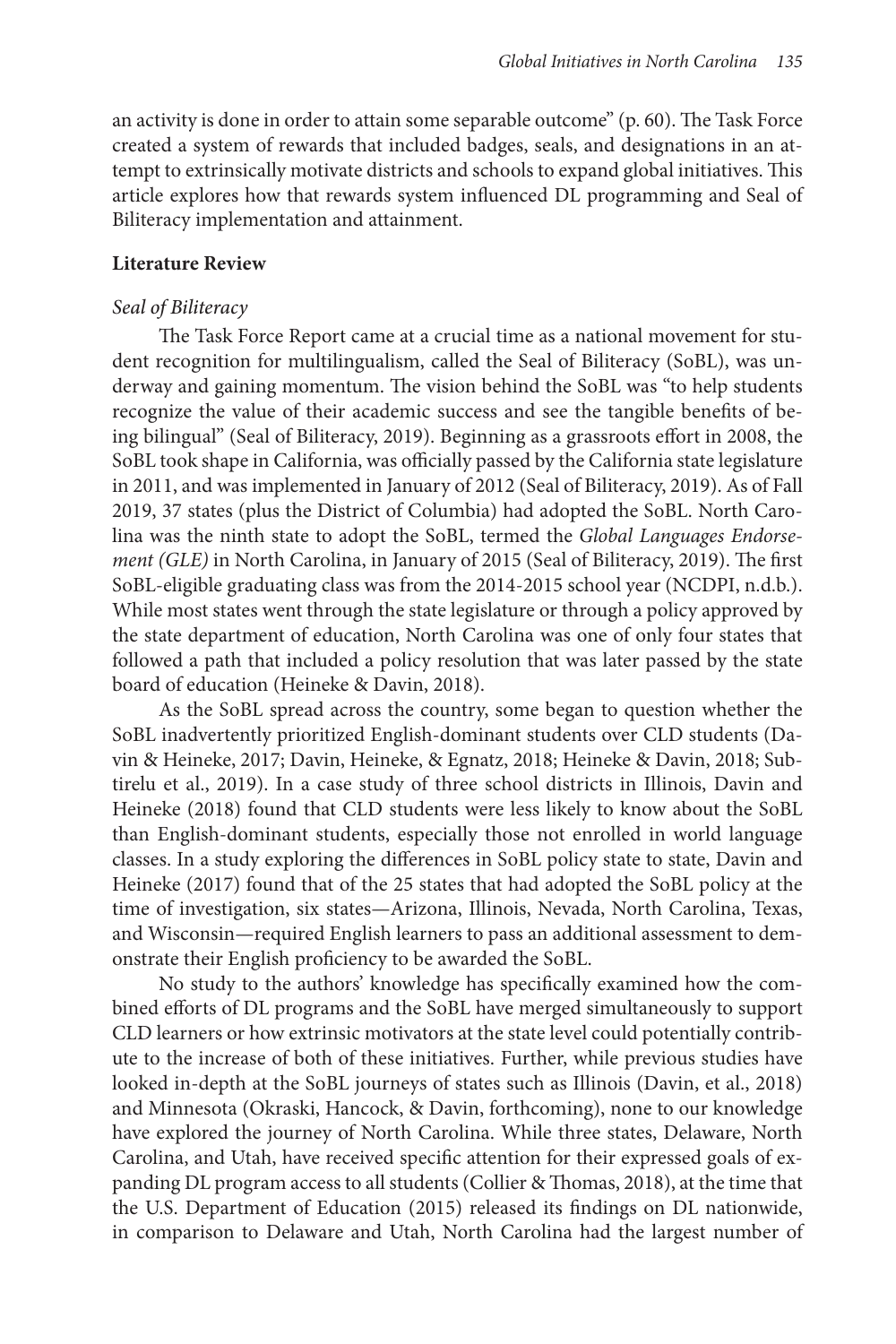English learners (ELs), the second largest number of DL programs, and was the only state of those three that had adopted the SoBL at that time, thus making it a prime state to explore further. Additionally, in the most recent data released, North Carolina had the second largest number of SoBL earners, behind California, nationwide in the 2017-2018 school year (Chou, 2019).

# *Dual Language Programs*

Whereas Commitment 4 of the Task Force Report established statewide incentives to increase global competence and incentives for K-12 students to learn languages, Commitment 2.1 of the NC Task Force report focused on "statewide access to dual language/immersion opportunities beginning in elementary school and continuing through high school" (NCDPI, 2013, p. 6). The goals of DL programs rest on three main pillars that include biliteracy and bilingualism, academic achievement, and sociocultural competence (Howard et al., 2018). *Biliteracy* is the ability to read and write in two languages while *bilingualism* refers to the ability to speak and understand two languages. *Sociocultural competence* refers to "identity development, cross-cultural competence, and multicultural appreciation" (Howard et al., 2018, p. 3). This third goal emphasizes that the curricula embodies "multiple opportunities for students to develop positive attitudes about themselves and others, and to develop cultural knowledge and a sense of their and others' identities—ethnic, linguistic, and cultural—in a non–stereotyped fashion" (Howard et al., 2018, p. 34).

Research suggests that these three goals lead to benefits such as increased cognitive functioning (Barac, Bialystok, Castro, & Sanchez, 2014; Thomas & Collier, 2017), enhanced academic achievement for all types of learners (Thomas & Collier, 2012), and an appreciation of culture, both one's own and that of others (Thomas & Collier, 2012). Further, research focusing on DL programs and ELs has shown that DL programming can close the second language achievement gap most quickly (Collier & Thomas, 2009) and that ELs in DL programs outscore ELs not in DL on state standardized testing in math (Vela, Jones, Mundy, & Isaacson, 2017). Lastly, students in DL programs "have more favorable attitudes toward being bilingual and toward students who are different from themselves" and as well "have stronger cultural identity and self-esteem" (Thomas & Collier, 2012, p. 2).

Beyond the previous benefits mentioned, DL programs prepare learners for an ever-changing world and a dynamic and competitive future work force (Collier & Thomas, 2018). DL programs hold "the promise of giving students access to key 21<sup>st</sup> century skills, namely bilingualism, biliteracy, and global awareness" and thus "some states have moved to increase the numbers of dual language programs in an effort to equip students with multilingual skills that will make them more competitive in the global marketplace" (U.S. Department of Education, 2015, pp. 8-9). Namely, three states in particular, Delaware, North Carolina, and Utah, have made efforts to expand DL throughout all public schools statewide (Collier & Thomas, 2018).

# **Methodology**

# *Context*

North Carolina was purposefully selected (Creswell & Poth, 2018) for this study due to its large number of DL programs, its adoption of the SoBL, and its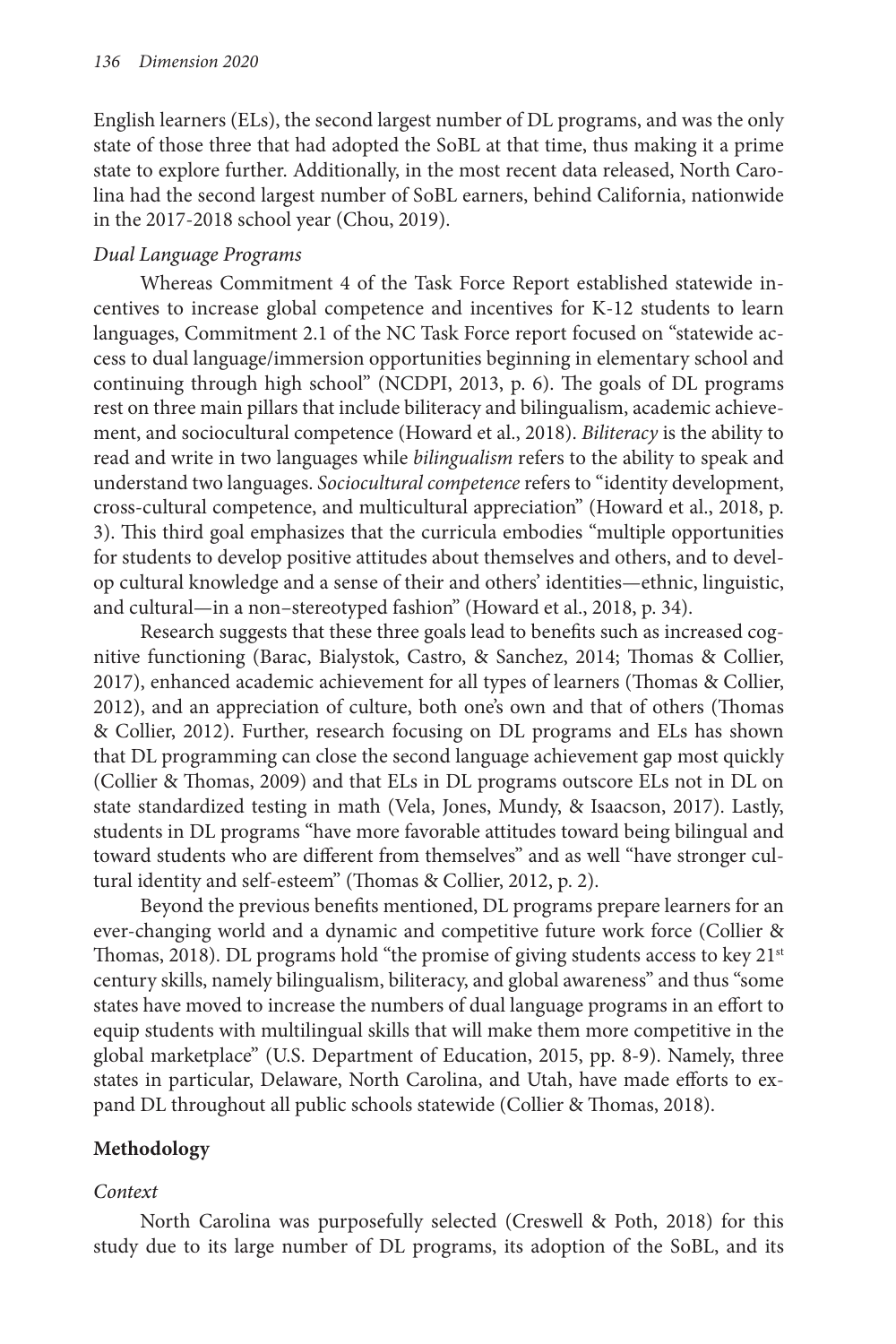increasing student home language diversity. North Carolina is situated in the southeastern region of the United States and is a state that is growing in diversity. About 17% of the student population in North Carolina speaks a language other than English as the primary language of the home (NCDPI, 2018c). A minimum of 336 languages other than English are spoken by students who attend public schools in the state (NCDPI, 2018c). The top five languages spoken by students other than English in order of frequency are Spanish, Arabic, Vietnamese, Chinese, and Hindi/Indian/ Urdu (NCDPI, 2018c).

## *Data Collection and Analysis*

Data sources for the present study included Google sites and documents found within the NCDPI website and semi-structured interviews with two officials at NCDPI. The interviews were conducted over the telephone in April of 2019 and audio recorded with the permission of the interviewees. To respond to the first research question regarding the Task Force and the SoBL, the researchers used the NCDPI Google site for the SoBL to explore the policy and implementation of the SoBL, the number of SoBL earners annually, and the number of participating districts. To answer the second research question regarding the Task Force Report and DL, the researchers used the NCDPI DL Google site and documents found within to examine which particular districts had the largest numbers of DL programs and to look at the change in DL programs over time. Further, to best understand change over time and to investigate if a change in growth occurred after the release of the 2013 Task Force Report, the researchers used SPSS to run a multiple linear regression. For the third research question, in addition to the interviews with the two NCDPI officials, the researchers triangulated the following data from the 2017-2018 school year: the districts with the largest percentage of CLD learners, the 15 districts with the most SoBL earners, and the 15 districts with the highest numbers of DL programs.

# **Findings**

#### *Task Force Report and the SoBL*

The first research question focused on the ways in which the Task Force Report influenced the SoBL policy in North Carolina and its statewide implementation. Shortly after the release of the Task Force Report, the SoBL was adopted to incentivize students to pursue higher levels of proficiency in two or more languages. According to an official from NCDPI, while "there was support in the Task Force Report for our state Seal of Biliteracy," it was also important that the "Seal of Biliteracy movement was already underway nationwide." When one state official was asked if initiatives at the state level had been extrinsic motivators, this official explained that the goal of the Task Force Report was to serve as an extrinsic motivator. She explained,

> Yes, in looking at [...] the original Task Force Report and the recommendations that came with it, there were a number of things that were designed to incentivize our districts, our charter schools, our educators, our students to look more carefully at global education and what that means and how they could show that they are globally ready for the future.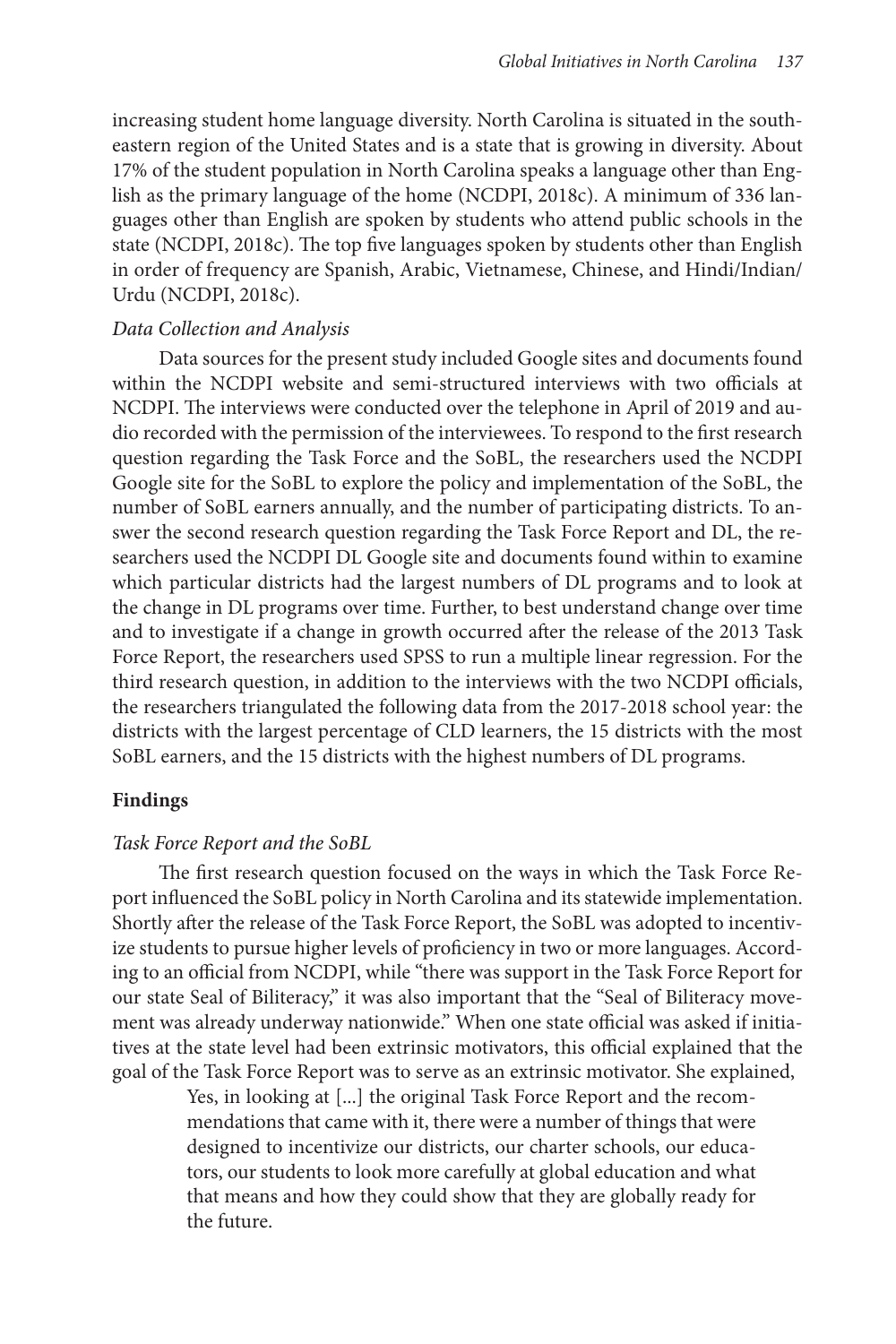As previously mentioned, incentives with a badging system existed at the district, school, teacher, and student level. The student level incentive, the SoBL is one of five possible high school diploma endorsements that exist in the state (NCDPI, n.d.a.). To receive this designation, students must demonstrate proficiency in English and at least one world language (NCDPI, n.d.a.). To demonstrate English proficiency, students must maintain a minimum unweighted GPA of 2.5 in the four required English courses. ELs must also demonstrate a proficiency level of *Developing* on an English language proficiency test identified by the state (NCDPI, n.d.a.). To demonstrate proficiency in the additional language, students must demonstrate a minimum proficiency level of *Intermediate Low* based on the ACTFL Proficiency Guidelines (ACTFL, 2012; NCDPI, n.d.a.). To demonstrate proficiency at this level, students can test at *Intermediate Low* proficiency using a test approved by the state, have a minimum unweighted GPA of 2.5 in four levels of the same world language, or receive Credit by Demonstrated Mastery—a policy that allows students the ability to earn credit for a class through demonstrating mastery of course material by other means than requiring seat time, such as an assessment (NCDPI, n.d.a).

Analyses suggested that the Task Force report did positively impact SoBL implementation. From 2015 to 2018, the number of SoBL earners increased by 7,712 students, a 388% increase. However, the increase was not consistent nor was the way in which earners were reported to the state. Before the 2017-2018 school year, districts had to input the number of SoBL earners in each district manually, but after the 2017-2018 school year, this process became automated through PowerSchool, the state's data management system (NCDPI, 2018d). In 2015, the first year of SoBL implementation, 1,579 students earned the SoBL in the state of North Carolina (NCD-PI, 2018d). The following school year showed a 52% increase, with that number rising to 2,401 students (NCDPI, n.d.a). In 2017, it was common knowledge across the state that reporting was about to become automated. Therefore, it seems likely that the 59% decrease in SoBL earners that year, a decline of 1,421 students reported from the previous year for a total of only 980 students, was likely not representative of the actual number of students who earned the recognition. When the process became automated the following year, the number of SoBL earners in North Carolina rose by 8,311 students, an 839% increase (NCDPI, n.d.a.). In 2018, 9,291 students earned the SoBL (NCDPI, n.d.a).

In North Carolina to date, students have earned the SoBL by demonstrating proficiency in 13 languages including American Sign Language (ASL), Arabic, Chinese, French, German, Hebrew, Italian, Japanese, Latin, Persian, Russian, Spanish, and Swahili (NCDPI, n.d.a). Three of the top four most spoken languages of CLD learners in the state (Spanish, Arabic, and Chinese) are represented in the languages through which the SoBL has been earned.

# **Task Force Report and DL**

The second research question focused on the ways in which the Task Force Report influenced the rate of growth of DL programs in the state. North Carolina currently offers DL programs in eight languages, including Cherokee, Chinese, French, German, Greek, Japanese, Spanish, and Urdu (NCDPI, 2018a). Three of the top five languages in the state are also represented in DL programs: Chinese, Spanish, and Urdu.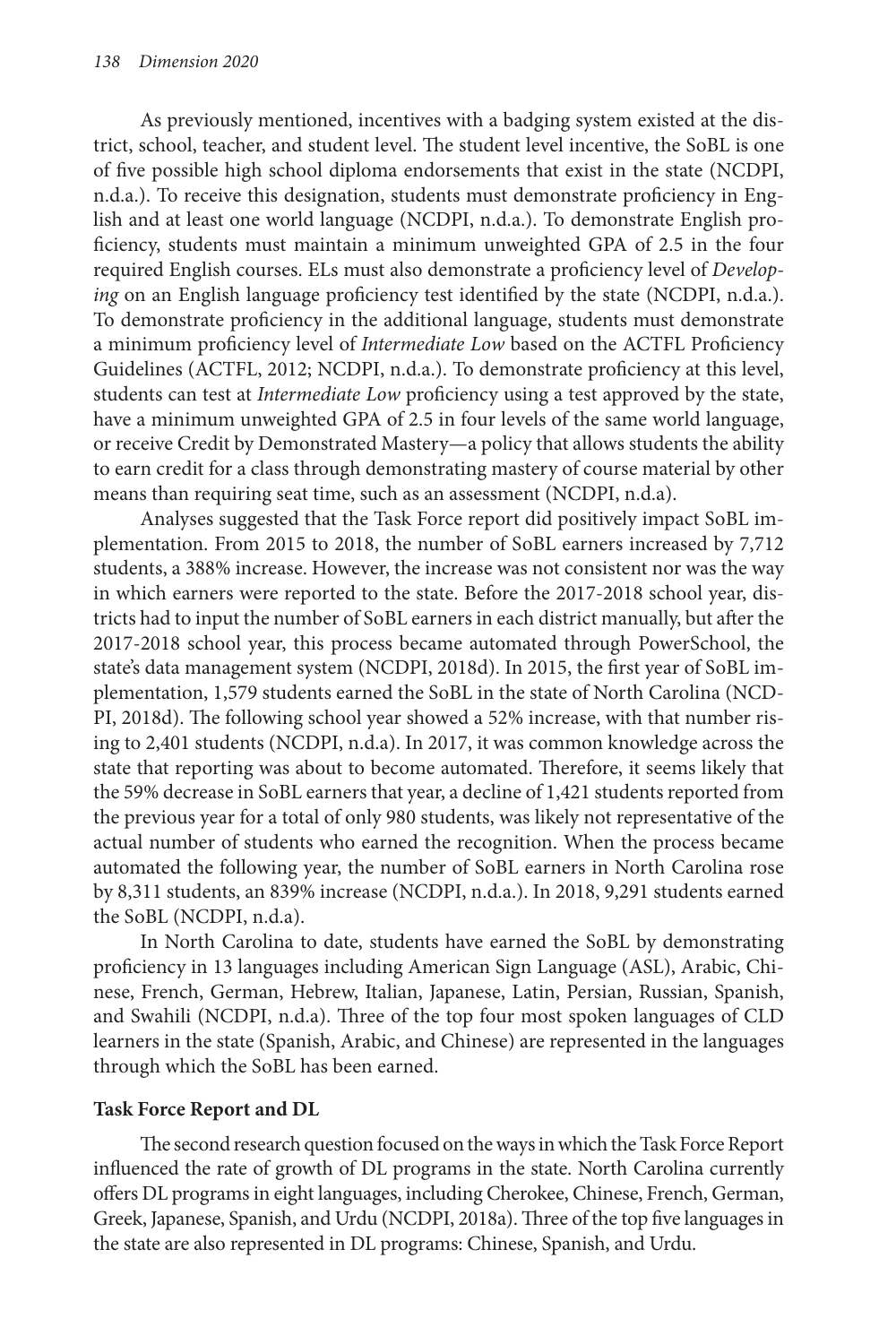Figure 2, created by NCDPI, demonstrates the growth that has taken place over time with DL programs (NCDPI, 2018a).



*Figure 2.* DL/I and K-12 Expansions in North Carolina (reprinted with permission of NCDPI)

Before the Task Force Report in 2013, DL programs in the state had grown from one to 50, with the growth being slow in the beginning stages and including only nine new programs in the first 10 years. However, in 2012-2013, the year of the release of the Task Force report, DL programs grew by 11 from the year prior. The school year immediately following the report, 2013-2014, there was an increase of 17 programs, the largest annual increase ever in the state. Since the release of the Task Force Report, DL programs have increased by 125.

Statistical findings suggest that the publication of the Task Force Report in 2013 was impactful. Results of a multiple linear regression suggested that the publication of the Task Force Report accelerated the growth of DL programs in the state. The solid line in Figure 3 represents hypothetical linear growth, whereas the dotted line represents the actual growth that occurred.



*Figure 3.* Hypothetical DL/I Growth (solid line) vs. Actual DLI Growth (dotted line)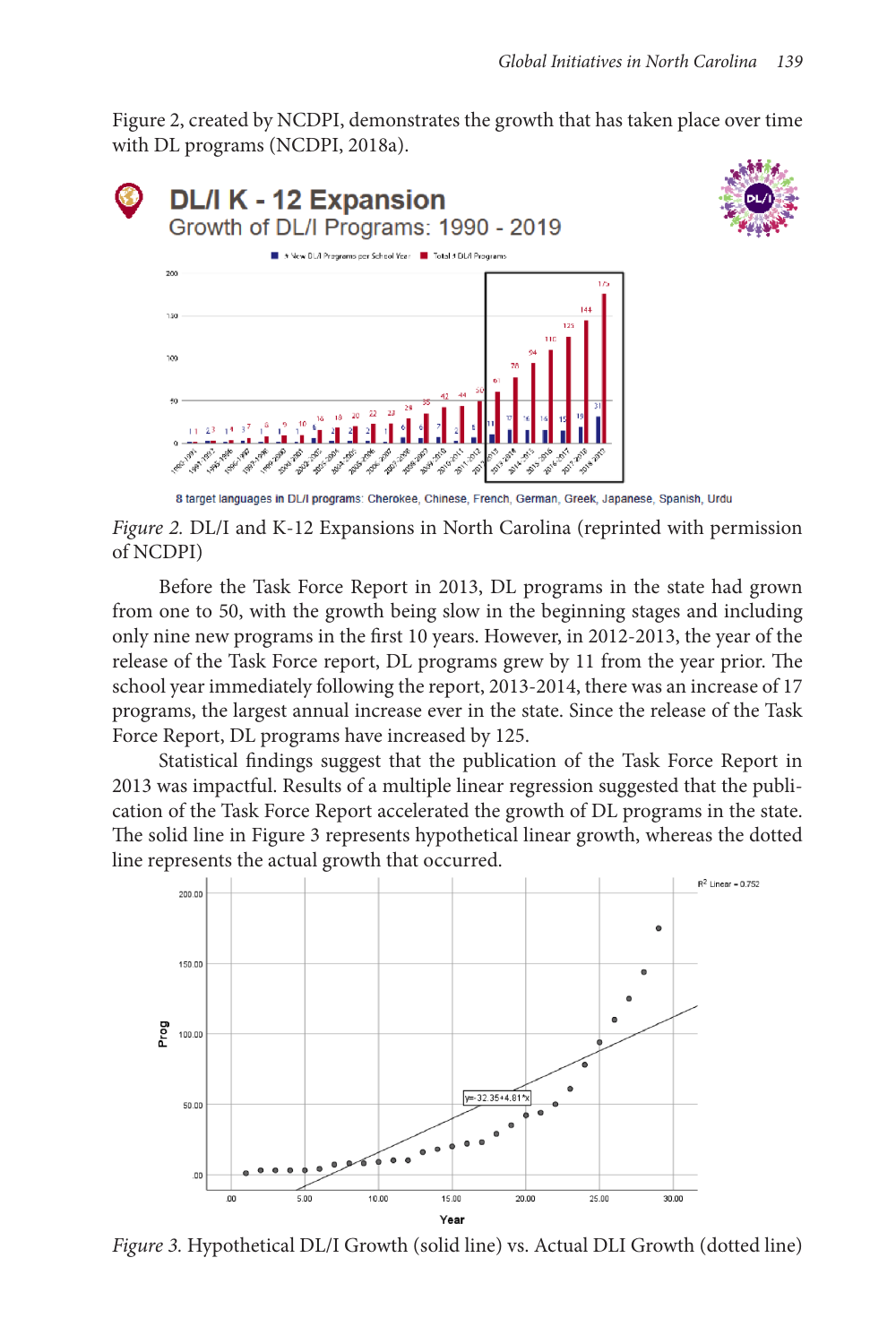While a linear model would have predicted 112 DL programs after 30 years, the presence of 175 DL programs in year 29 (2018-2019 school year) illustrated a higher rate of acceleration later on in implementation.

When one of the officials from NCDPI was asked whether she thought that the Task Force Report extrinsically motivated counties in the state to focus on increasing global language instruction through DL programs, she responded:

> We had a significant increase in DL/I programs when the Task Force Report was implemented starting in 2013, and so I think that's good evidence that having a state policy regarding the implementation of DL/I programs and the idea that they should be accessible to all students has really had an impact on our districts and charter schools' thinking about those DL/I programs.

Although the NCDPI official attributed much of the change to the Task Force Report, she did suggest that two other factors might also have influenced these changes. The official explained that "there [were] some other drivers as well," including a research study by Thomas and Collier (2007-2010) that showed the positive impacts of DL programs in North Carolina. According to the interviewee, that study "clearly showed that students in the DL/I program have higher academic achievement over time, and they outscore and outperform their monolingual peers, sometimes by one grade level or more, on standardized tests." The official added that this research "also showed that those students [in DL programs] have greater intercultural competence and that they have a number of advantages going forward." The official interviewed further suggested that another contributing factor to the increase in DL programs was that, over time, the state began to take "a team approach" to its support of DL programs. This change included a seminar which gave DL programs "a professional home" with the Foreign Language Association of North Carolina at their spring conference, allowing for networking and collaboration.

# **Task Force Report and CLD Learners**

Research question three focused on the ways in which the Task Force Report encouraged accessibility and inclusion of CLD learners in DL and the SoBL. Table 1 displays the districts with the largest percentage of CLD students. Table 2 shows the 15 districts with the highest number of SoBL earners, arranged from highest percentage to lowest. Table 3 displays the 15 NC districts with the largest number of DL programs in the state.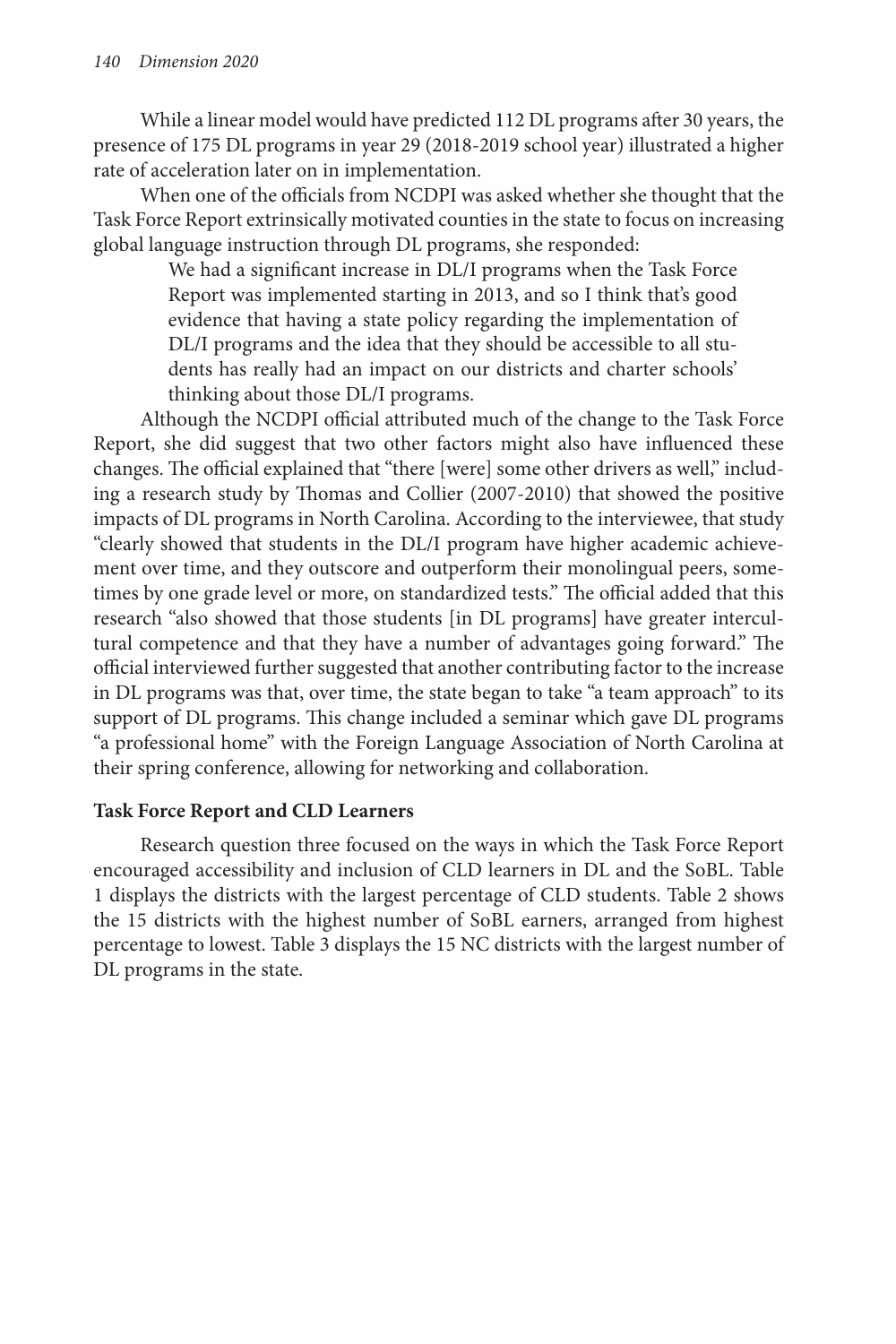Table 1

*Districts with the Largest Percentage of CLD students* Table 1

| Districts with the Largest I creeninge of CLD standing |                   |  |  |
|--------------------------------------------------------|-------------------|--|--|
| <b>Districts</b>                                       | % of CLD students |  |  |
| Asheboro                                               | $\geq 31\%$       |  |  |
| Duplin                                                 | $\geq 31\%$       |  |  |
| Lee                                                    | $\geq 31\%$       |  |  |
| Lexington                                              | $\geq 31\%$       |  |  |
| Montgomery                                             | $\geq 31\%$       |  |  |
| Sampson                                                | $\geq 31\%$       |  |  |
| Thomasville                                            | $\geq 31\%$       |  |  |
| Alamance                                               | 21-30%            |  |  |
| Chapel Hill-Carrboro                                   | 21-30%            |  |  |
| Chatham                                                | 21-30%            |  |  |
| Clinton                                                | 21-30%            |  |  |
| Durham                                                 | 21-30%            |  |  |
| Forsyth                                                | 21-30%            |  |  |
| Greene                                                 | 21-30%            |  |  |
| Henderson                                              | 21-30%            |  |  |
| Hickory                                                | 21-30%            |  |  |
| Kannapolis                                             | 21-30%            |  |  |
| Mecklenburg                                            | 21-30%            |  |  |
| Newton-Conover                                         | 21-30%            |  |  |
| Wake                                                   | 21-30%            |  |  |
|                                                        |                   |  |  |

*Districts with the Largest Percentage of CLD students*

*Note. CLD = Culturally and Linguistically Diverse.* Data compiled from NCDPI (2018c).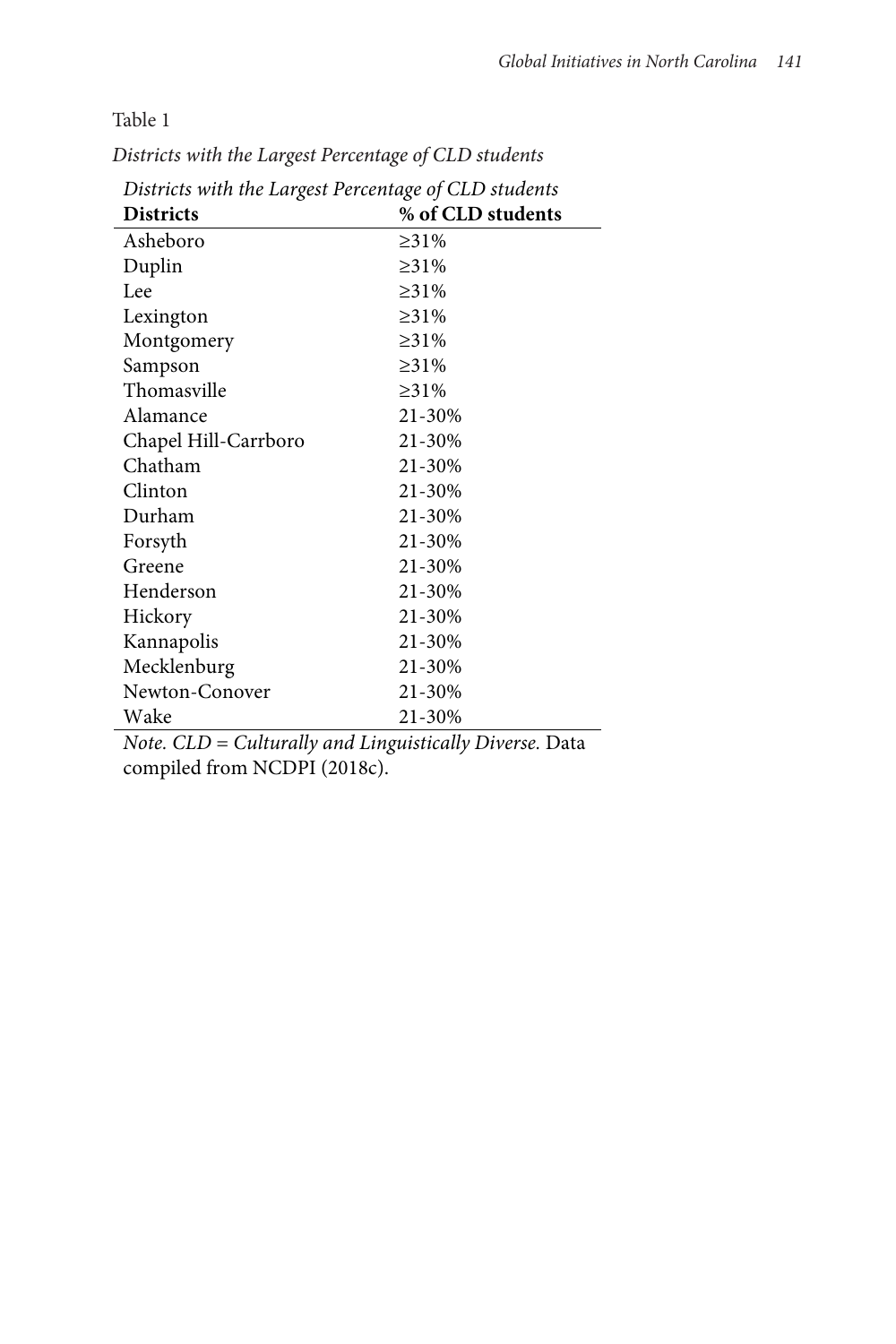# Table 2

# *SoBL Information from 2018* Table 2 *SoBL Information from 2018*

| <b>Districts</b>     | <b>SoBL Earners</b> | Total                          | % of Graduating              |
|----------------------|---------------------|--------------------------------|------------------------------|
|                      |                     | <b>Students to</b><br>Graduate | <b>Students with</b><br>SoBL |
| Chapel Hill-Carrboro | 537                 | 908                            | 59.1                         |
| Iredell-Statesville  | 333                 | 1,877                          | 17.7                         |
| Chatham              | 106                 | 703                            | 15.1                         |
| Wake                 | 1,838               | 12, 205                        | 15.1                         |
| Union                | 491                 | 3, 445                         | 14.3                         |
| Charlotte-           | 1,376               | 11,025                         | 12.5                         |
| Mecklenburg          |                     |                                |                              |
| Winston              | 561                 | 4,570                          | 12.3                         |
| Salem/Forsyth        |                     |                                |                              |
| Guilford             | 664                 | 6,056                          | 11.0                         |
| Cabarrus             | 247                 | 2,627                          | 9.4                          |
| New Hanover          | 186                 | 2, 238                         | 8.3                          |
| Buncombe             | 128                 | 1,953                          | 6.6                          |
| Durham               | 152                 | 2,878                          | 5.3                          |
| Gaston               | 121                 | 2,567                          | 4.7                          |
| Cumberland           | 184                 | 4,073                          | 4.5                          |
| Johnston             | 88                  | 2,668                          | 3.3                          |

Note. Data compiled from NCDPI (2018b) and from Accountability Services Division (n.d). SoBL= Seal of Biliteracy.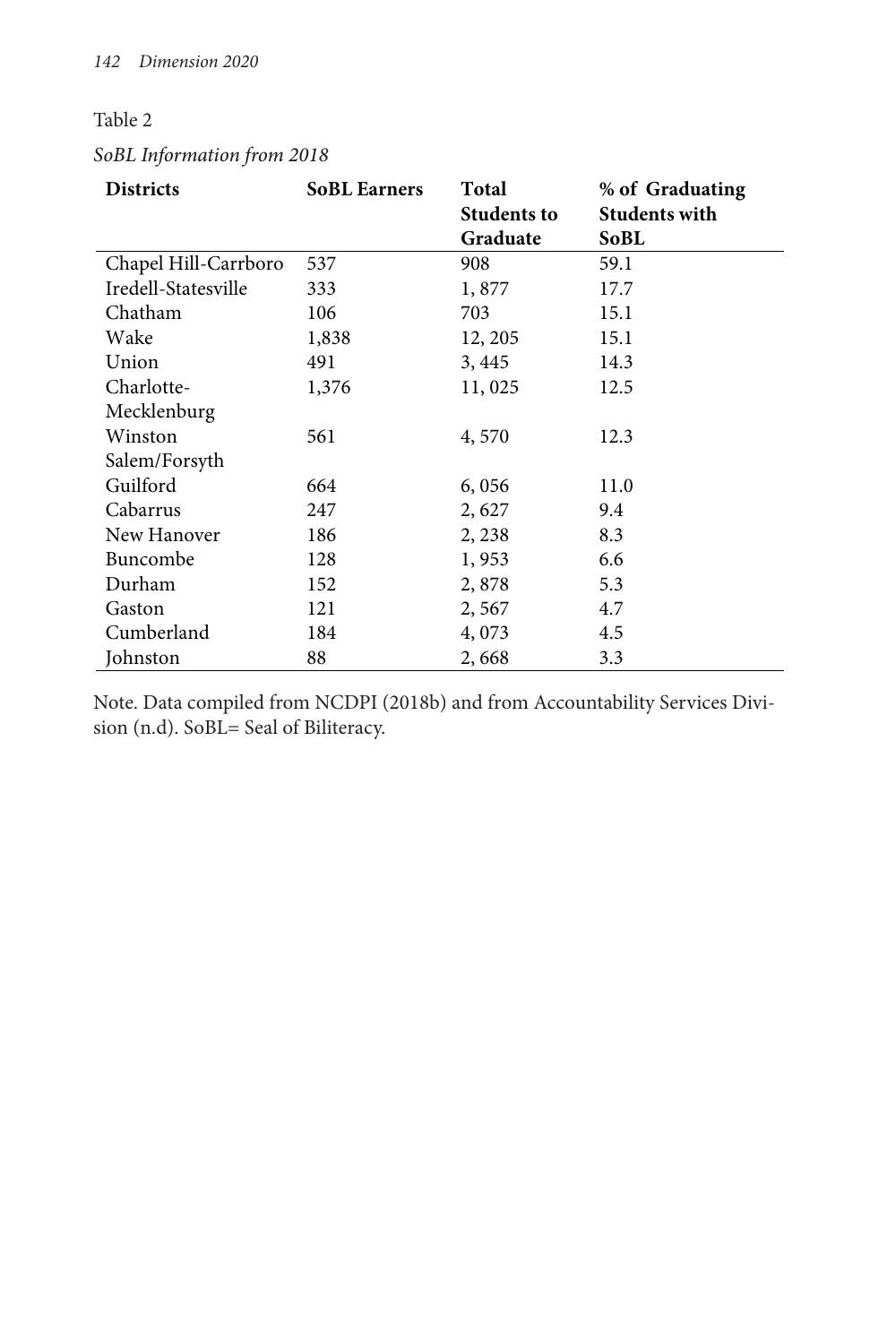| <b>Districts</b>          | <b>Total Number of</b> |
|---------------------------|------------------------|
|                           | DL programs            |
| Charlotte-Mecklenburg     | 22                     |
| Union                     | 11                     |
| Alamance-Burlington       | 9                      |
| Buncombe                  | 5                      |
| Cabarrus                  | 5                      |
| Winston Salem-Forsyth     | 8                      |
| Cumberland                | 7                      |
| Guilford                  | 4                      |
| Harnett                   | 6                      |
| Chapel Hill-Carrboro City | 5                      |
| Chatham                   | 4                      |
| Onslow                    | 5                      |
| Johnston County           | 4                      |
| Greene                    | 3                      |
| Iredell-Statesville       | 3                      |
| Nash-Rocky Mount          | 3                      |
| Wake                      | 3                      |
|                           |                        |

Table 3

*Dual Language Programs in North Carolina* Table 3 *Dual Language Programs in North Carolina*

*Note.* Data compiled from NDCPI (n.d.c).

As Tables 1 and 2 indicate, there were some districts that appeared in both tables, indicating that some of the districts that had high numbers of CLD students also had the most SoBL earners. Specifically, six of the 13 districts with large numbers of CLD learners (21-30%) also appeared on the list of districts with the largest number of SoBL earners in 2018. However, the seven districts with the highest number of CLD learners (31% or more), did not correspond to the districts with the largest number of total SoBL earners.

As Tables 1 and 3 demonstrate, some districts with large numbers of CLD students corresponded with the districts that had the largest numbers of DL programs. There were seven districts that had large numbers of CLD learners (21-30%) that also had large number of DL programs. The districts that had the most CLD learners, 31% or more, did not correspond to the districts with the largest number of DL programs in the state.

As Tables 1, 2, and 3 display, some districts with high numbers of CLD learners corresponded with the largest number of SoBL earners and DL programs. Five of the 13 districts that had large numbers of CLD learners, 21-30%, also had both the greatest total number of SoBL earners and the largest number of DL programs. Districts with the largest number of CLD learners, 31% or more, were not the districts with the largest numbers of SoBL earners or DL programs.

When asked how the initiatives, such as the badging system and the push for increasing DL programs, from the state had impacted or supported CLD students across the state, one of the officials from NCDPI responded that these initiatives had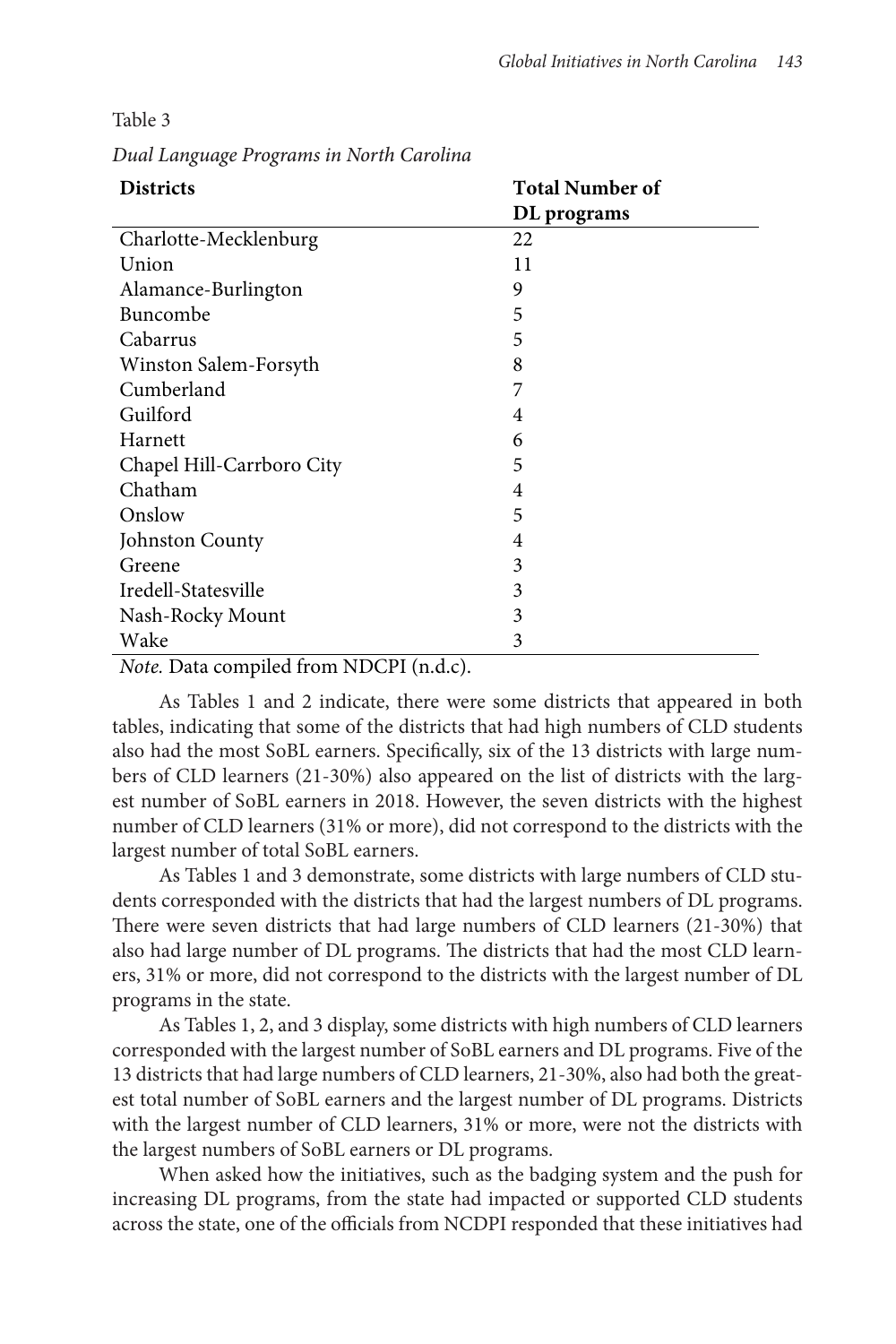"supported them in a very comprehensive way," with one of those ways being that CLD students "can earn [the SoBL] in their home and heritage language and any other languages they qualify for." The official further explained that:

> when we established this policy it was accessible to all students, so it doesn't matter what your first language or your home language is, or what your second language is, you can access and qualify and become eligible for the Global Languages Endorsement in the same way for all the languages you have.

One question of interest concerned the one pathway to fulfill the world language requirement of the SoBL that requires students to take four levels of a world language class. Students who are native and heritage speakers of languages other than English sometimes do not take all four levels of a world language because beginner language courses are too basic for their skillset. Instead, they may start out in level 2, level 3, or level 4 of the class. The NCDPI official explained that students who test into a higher level and do not take four consecutive classes can still qualify for the SoBL. If they choose this pathway, they must have completed the fourth level of a world language, even if they did not take the first level. Additionally, the official shared that students could also use *Credit by Demonstrated Mastery* or an alternative test approved by the state to fulfill the world language requirement.

Interviews also revealed that ELs across the state were earning the SoBL. In 2018, ELs earned the SoBL in 25 of the 115 participating districts. The NCDPI official stated that the SoBL "champions being bilingual and biliterate in your home language" as well as English. She explained, "we have made sure that this policy, like the other diploma endorsement policies, are available and accessible to all students."

In speaking with another official from NCDPI regarding CLD students and the SoBL, the researchers were told that "[equity is] really something that's on the radar at the national level as well for us at the state level." This official further explained that "we have a couple of years under our belt now. We are able to collect data and see what our data show." With data for the SoBL becoming automated, the official said that the state had "what we consider to be pretty clean data." The interviewee continued, "What we do have now is the awareness that we're not bringing in as many of our CLD students as we would like." The official discussed that having these data now allows them to look deeper into ways to increase participation of CLD learners. This official explained that individuals at NCDPI are in the brainstorm stage which compels them to consider "how do we market to make sure that we're reaching a broader audience and then taking it a step further" by "look[ing] at what our guidelines are, look at what other states are doing." The official continued by saying they were asking themselves:

> Are there things that we might want to look at in order to try to increase the number of students, that would be able to still have rigor in attaining the Seal, but that would be able to open the door up for more students?

When asked how the initiatives from the state level, such as the Global-Ready Schools, Global-Ready Districts, Global Educator Digital Badge, and the SoBL, have impacted CLD students, the official stated by:

> raising that awareness, especially in a value-added way of saying these students aren't just coming in not knowing English, let's say, they're com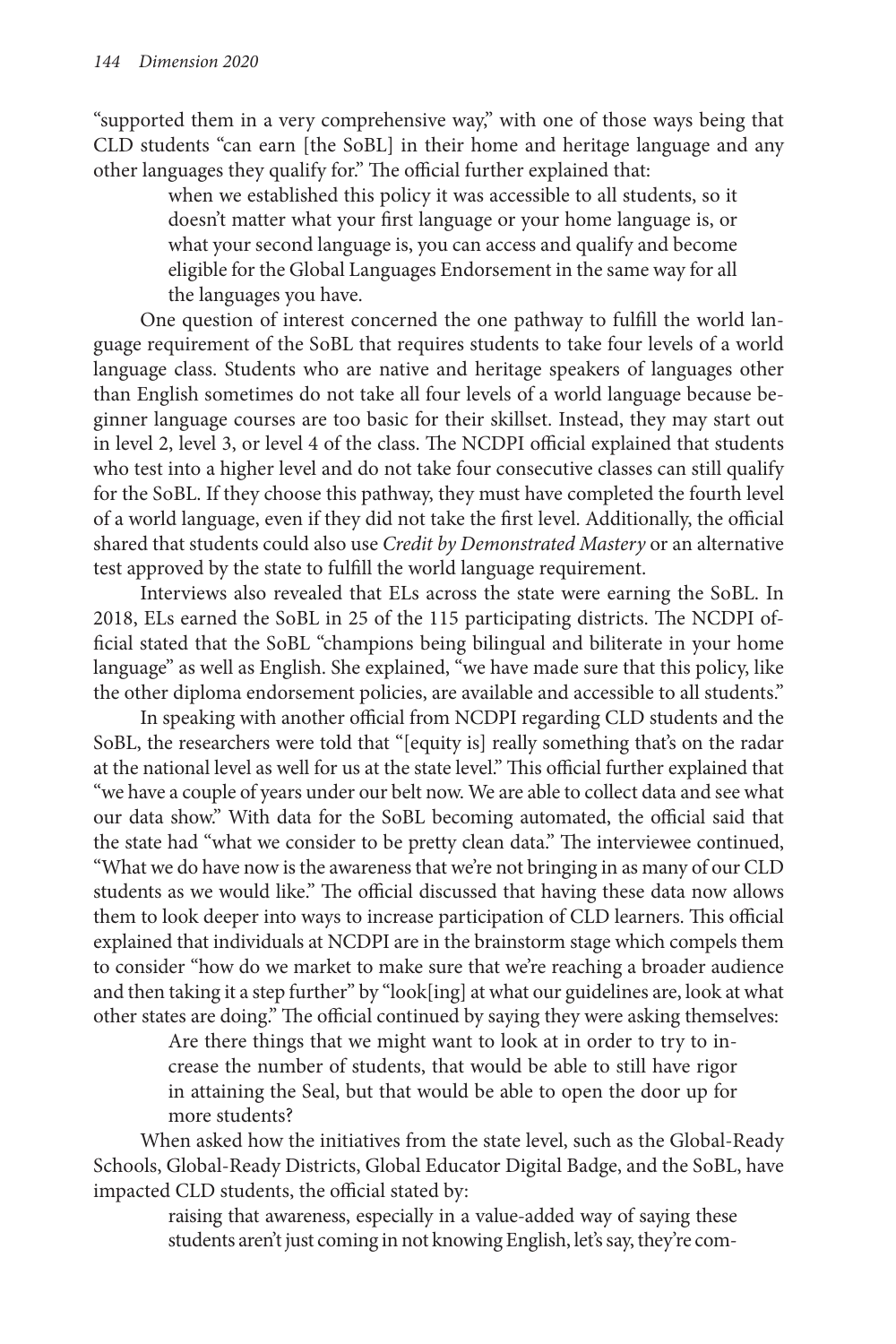ing bringing a culture, they're coming in bringing a language, they're coming in bringing experiences, and these are experiences that are valuable to all students, to all staff as we're looking at being globally ready...

Thus, the Task Force Report placed value on the linguistic and cultural assets students brought with them to the classroom and intended to increase this mindset throughout the state.

In sum, the rubrics for the badging system recommended by the 2013 Task Force Report require a commitment from districts and schools to provide access to world language or DL programs to all students that meet the local linguistic needs of the community if they want to receive the recognition. Whereas districts with the largest number of CLD learners are not the same districts with the largest numbers of SoBL earners and DL programs, five of the 13 districts with large numbers of CLD learners are the same districts with the largest numbers of SoBL earners and DL programs. The interview data indicate that North Carolina is dedicated to utilizing DL programs and the awarding of the SoBL to provide access and inclusion of CLD students and that they are currently working on ways in which to increase the number of CLD students in the earning of the SoBL.

#### **Discussion**

This study explored ways in which the Task Force Report influenced SoBL policy and implementation, growth of DL programs, and the inclusion of CLD students in the process through the use of extrinsic motivators. North Carolina, a state that has a large number of DL programs (U.S. Department of Education, 2015), the second largest number of SoBL earners in most recent data reports (Chou, 2019), and a growing diversity of students (NCDPI, 2018c), is a noteworthy state to investigate. The research in this study revealed that North Carolina has utilized the Task Force Report to incentivize stakeholders across the state to be more globally-ready and is providing rewards for districts, schools, and students that encourage CLD learners to be part of earning the SoBL and to have access to DL programs.

While other studies have looked at the grassroots importance behind the SoBL movement (Heineke & Davin, 2018), this study examined movement from the state level down, specifically how state level initiatives can incentivize increasing the number of SoBL earners. Not surprisingly, the number of SoBL earners has increased since its adoption. While the Task Force Report did not in itself create the SoBL policy, it paved the way for its adoption. The badging system that followed the recommendations from the report also provided incentives for districts and schools to increase world language and DL offerings, which over time can provide an even larger increase in the number of SoBL earners across the state.

The Task Force Report appears to have been a motivating factor with the increase of DL programs statewide. The multiple regression model showed that the programs increased more drastically in later years, after the release of the Task Force Report. Previous studies have suggested that DL programs can have positive outcomes on CLD students (Collier & Thomas, 2009; Thomas & Collier, 2012; Vela et al., 2017). This study shows that state-level incentivizing initiatives can be impactful on increasing the number of DL programs across the state. The authors are encour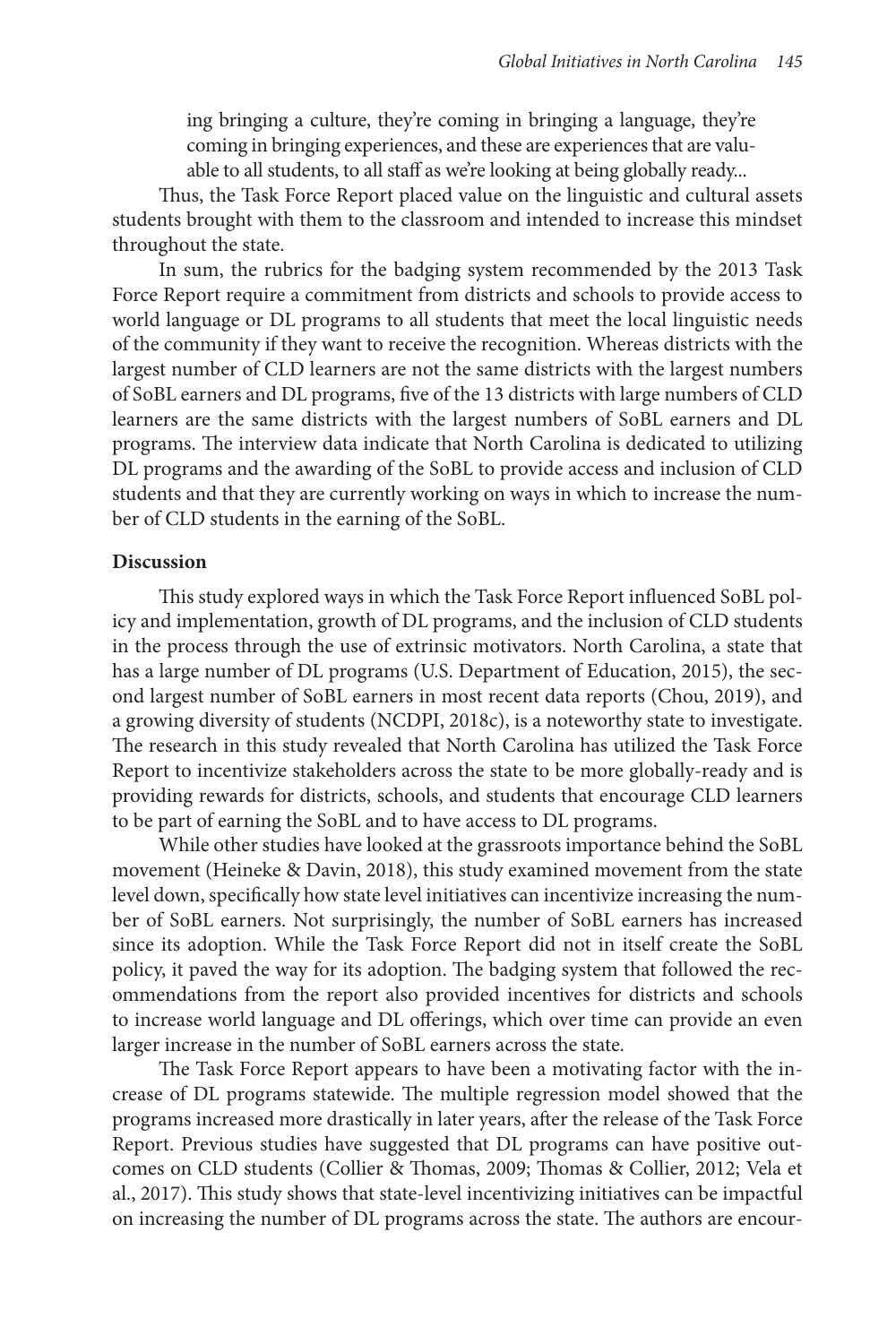aged to find that a state as culturally and linguistically diverse as North Carolina has experienced a significant increase in DL programs statewide with the intention of all students having access.

Previous literature (i.e., Subtirelu et al., 2019) has discussed concerns arising from the privileging of English-dominant students in SoBL implementation. The 2013 Task Force intended to positively impact CLD students, and the rubrics following the recommendations in the report provided specific incentives for schools and districts to provide learning environments conducive to CLD learner success. Currently, however, districts with the largest number of CLD learners (more than 31%) are not necessarily the same districts with the highest numbers of SoBL earners and DL programs. On the other hand, five of the 13 districts with large numbers of CLD learners, 21-30%, are the same districts with the largest number of SoBL earners and DL programs. These data combined indicate that while there is still work to be done, most notably in relation to increasing SoBL earners and DL programs in some of the most culturally and linguistically diverse areas of the state, the state is making progress towards the inclusion of CLD learners. The Task Force Report combined with the interviews with the two NCDPI officials highlight that there is commitment at the state level to include CLD learners in the awarding of the SoBL and DL programs. Further, North Carolina now gathers SoBL earners' data through an automated statewide system, which is advantageous to the state. With these data the state can move beyond the awareness stage to a place of examining how to include more CLD learners in the awarding of the SoBL and provide more access to DL programs to these students. What district motivations will derive from this release of data to increase CLD learners in the earning of the SoBL have yet to be seen. Bringing this information to the forefront may encourage districts to consider how they are meeting the needs of this group of students with the earning of the SoBL and may serve as a further motivator to increase diversity among SoBL earners. Additionally, having a comprehensive set of data may allow officials at the state level to delve deeper into the SoBL policy to explore if there could be changes made within the policy itself, such as removing any additional barriers, increasing CLD awardees, and ensuring equity in the way in which the policy is written.

North Carolina appears to have utilized—and continues to utilize—state-level incentives to motivate stakeholders to work towards meeting these goals. As the state continues in its efforts to place value on bilingualism, it will be of interest to see how DL programs and the SoBL policy increase inclusion of CLD learners across the state and what further initiatives and motivating factors will drive change. While there were multiple contributing factors to the increase in DL programs and SoBL earners across the state, state initiatives and the utilization of extrinsic motivation as a means to carry out the commitment to global education likely were influential.

# **Recommendations**

For states interested in implementing or increasing DL programs, adopting the SoBL, increasing the number of SoBL earners, and meeting the needs of CLD learners, North Carolina's initiatives through the use of incentives could be a model. State Boards of Education, Legislatures, and Departments of Instruction can play a pivotal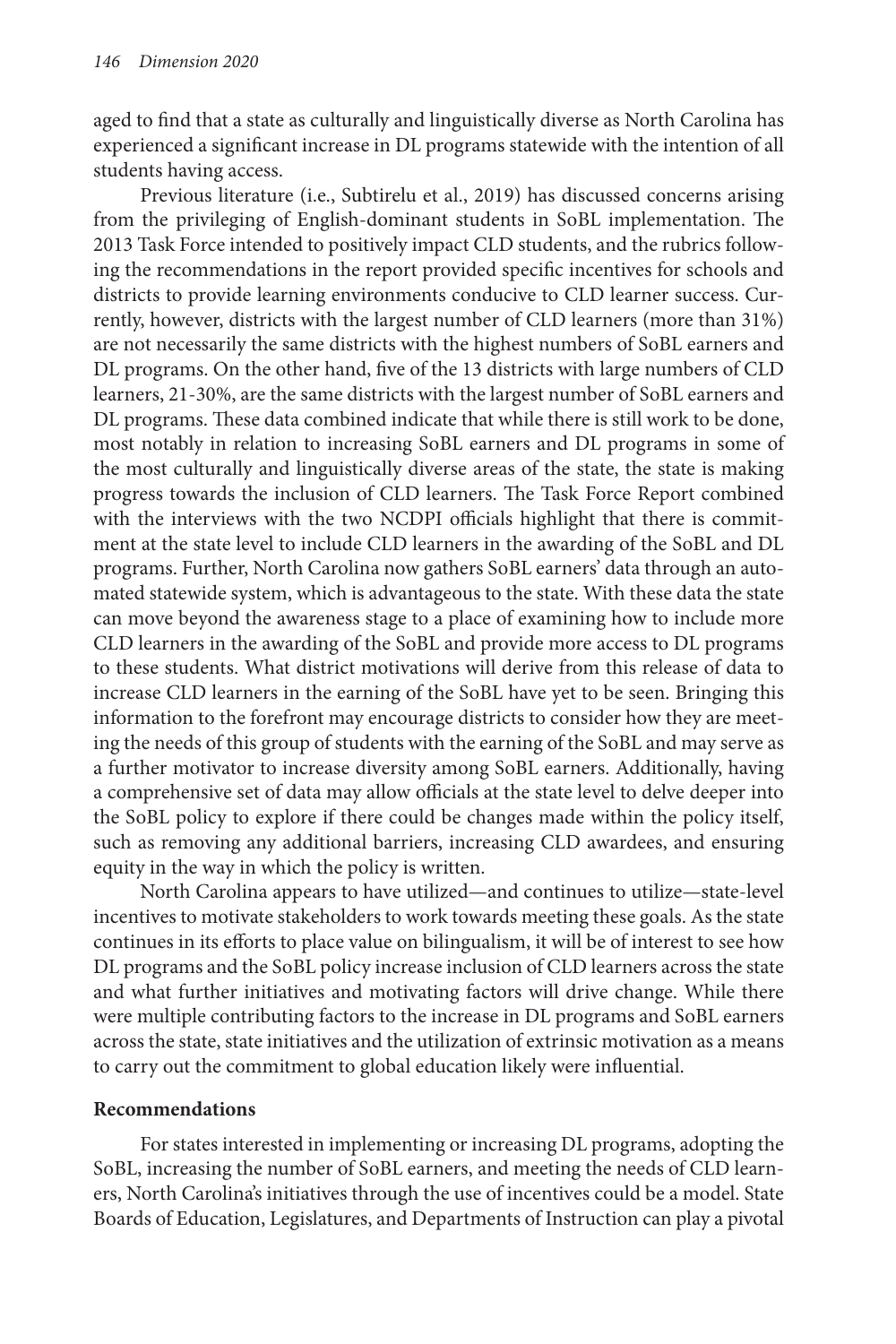role through initiatives to encourage and demonstrate the value of multilingualism to the general public. Thus, for states desiring to follow a similar path, it is critical that these three government stakeholders recognize that the initiatives in North Carolina were accomplished only through concerted collaboration among these entities. For these states interested in duplicating the steps North Carolina took, it is recommended that the State Boards of Education, State Legislatures, and State Departments of Instruction, in collaboration, create a committee with the specific focus of moving the state forward in global education. Offering rewards at the district, school, educator, and student level is highly recommended so that such initiatives can reach all stakeholders. Ensuring that CLD students in local and regional student populations are included in these initiatives is critical. Creating rubrics that give specific guidelines for receiving designations was a strategy for North Carolina to accomplish its global initiatives while simultaneously meeting the needs of its diverse learners. Further, analyzing the data in such a way that allows the state to self-reflect on how CLD leaners have been included in these initiatives—as North Carolina is currently doing—is imperative. Collaborative discussions and planning should consider ways in which North Carolina has worked towards its global goals, as well as which components can be copied and which would need to be modified to best fit the respective state context in consideration.

## **Limitations and Future Research**

While there is a large number of DL programs and SoBL earners in districts with a high percentage of CLD Learners, limitations exist in knowing the current totals of CLD students that are enrolled in DL programs and receiving the SoBL. While some districts have large numbers of SoBL earners, it is important to delve into the specifics of which students, CLD or English-dominant, are earning the SoBL and participating in DL programs. Further research thus should consider which student populations (race, ethnicity, gender, socioeconomics, and sexual identity) are receiving the SoBL, and how the SoBL is impacted due to the financial resources at specific school types (i.e., urban, suburban, or rural). Future research may additionally include deeper investigations of the existing data to develop a better understanding of what other factors could be contributors to high or low numbers of CLD inclusion and access in both the awarding of the SoBL and DL programs.

## **Conclusion**

As discovered in this research, the Task Force Report initiated multiple incentives in a holistic and comprehensive nature that appear to have contributed to the increase of DL programming and the adoption of the SoBL. These initiatives stemming from the state have arguably shown a commitment to preparing students for a globally-competitive world that include valuing languages other than English. The SoBL was possible in North Carolina in part due to this initiative. The number of SoBL earners in the state has grown substantially, with an increase of 7,712 earners from its implementation year to 2018. Additionally, the state's commitment to cutting-edge language instruction appears to have made positive changes in the state with the number of DL programs increasing by 125 programs since the release of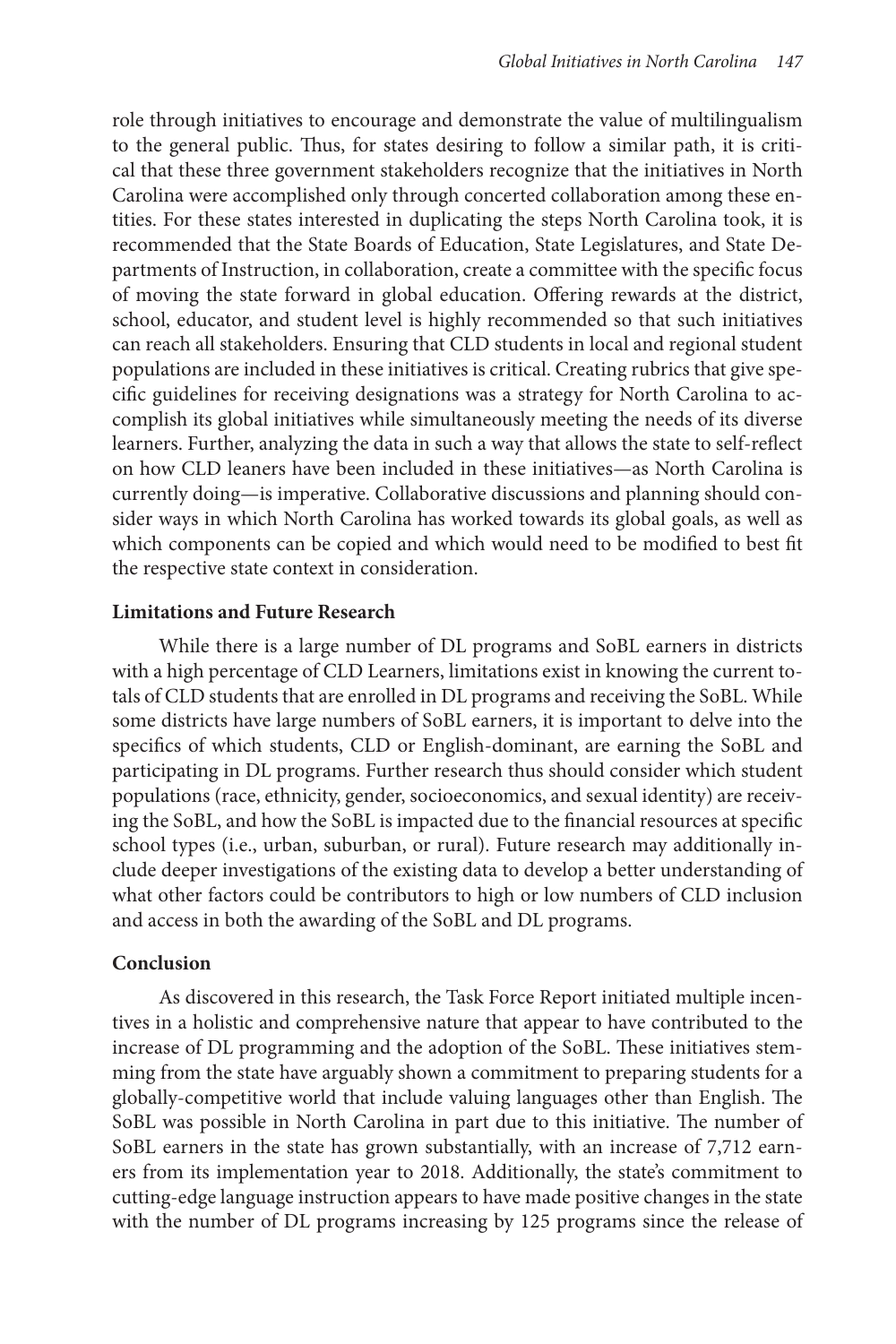the Task Force Report. Of particular interest to these authors was demonstrating the importance of initiatives that include CLD learners.

As a nation, individuals across states must work together to ensure that every student graduates high school prepared for life in the 21st Century. Biliteracy, as well as its accompanying cognitive and social benefits, is critical to such preparedness. While individual districts can certainly work toward these goals, initiatives at the state-level can go a long way toward ensuring a clear vision for global readiness.

# **Acknowledgements**

We would like to thank Dr. Paula Garrett-Rucks and Dr. L.J. Randolph, Jr. for making this Special Issue possible. We would also like to thank the anonymous reviewers who made our manuscript stronger through their recommendations. Lastly, we would like to thank the two officials that spoke with us to give us more insight into the journey of North Carolina.

# **References**

- Accountability Services Division. (n.d). Cohort graduation rates [Data set]. Retrieved from http://www.ncpublicschools.org/accountability/reporting/cohortgradrate
- ACTFL. (2012). ACTFL proficiency guidelines. Retrieved from https://www.actfl. org/publications/guidelines-and-manuals/actfl-proficiency-guidelines-2012
- Barac, R., Bialystok, E., Castro, D., & Sanchez, M. (2014). The cognitive development of young dual language learners: A critical review. *Early Childhood Research Quarterly, 29*(4), 699–714.
- Chou, A. (2019). 2019 National Seal of Biliteracy report for 2017-2018 academic year. Retrieved from https://sealofbiliteracy.org/doc/2019-National-Seal-of-Biliteracy-Report-Final.pdf
- Collier, V. P., & Thomas, W. P. (2009). *Educating English learners for a transformed world*. Albuquerque, NM: Dual Language Education of New Mexico Fuente Press.
- Collier, V. P., & Thomas, W. P. (2018). *Transforming secondary education: Middle and high school dual language programs*. Albuquerque, NM: Dual Language Education of New Mexico Fuente Press.
- Creswell, J. W., & Poth, C. N. (2018). *Qualitative inquiry & research design: Choosing among five approaches* (4th ed.). Los Angeles, CA: Sage.
- Davin, K. J., & Heineke, A. J. (2017). The Seal of Biliteracy: Variations in policy and outcomes. *Foreign Language Annals*, *50*, 486-499.
- Davin, K. J., & Heineke, A. J. (2018). The Seal of Biliteracy: Adding students' voices to the conversation. *Bilingual Research Journal, 41*(3), 312–328.
- Davin, K. J., Heineke, A. J., & Egnatz, L. (2018). The Seal of Biliteracy: Successes and challenges to implementation. *Foreign Language Annals*, *51*, 1-15.
- Heineke, A., & Davin, K. (2018). Prioritizing multilingualism in U.S. schools: States' policy journeys to enact the seal of biliteracy. *Educational Policy*.
- Howard, E. R., Lindholm-Leary, K. J., Rogers, D., Olague, N., Medina, J., Kennedy, B.,Sugarman, J., & Christian, D. (2018). *Guiding principles for dual language education* (3rd ed.). Washington, DC: Center for Applied Linguistics.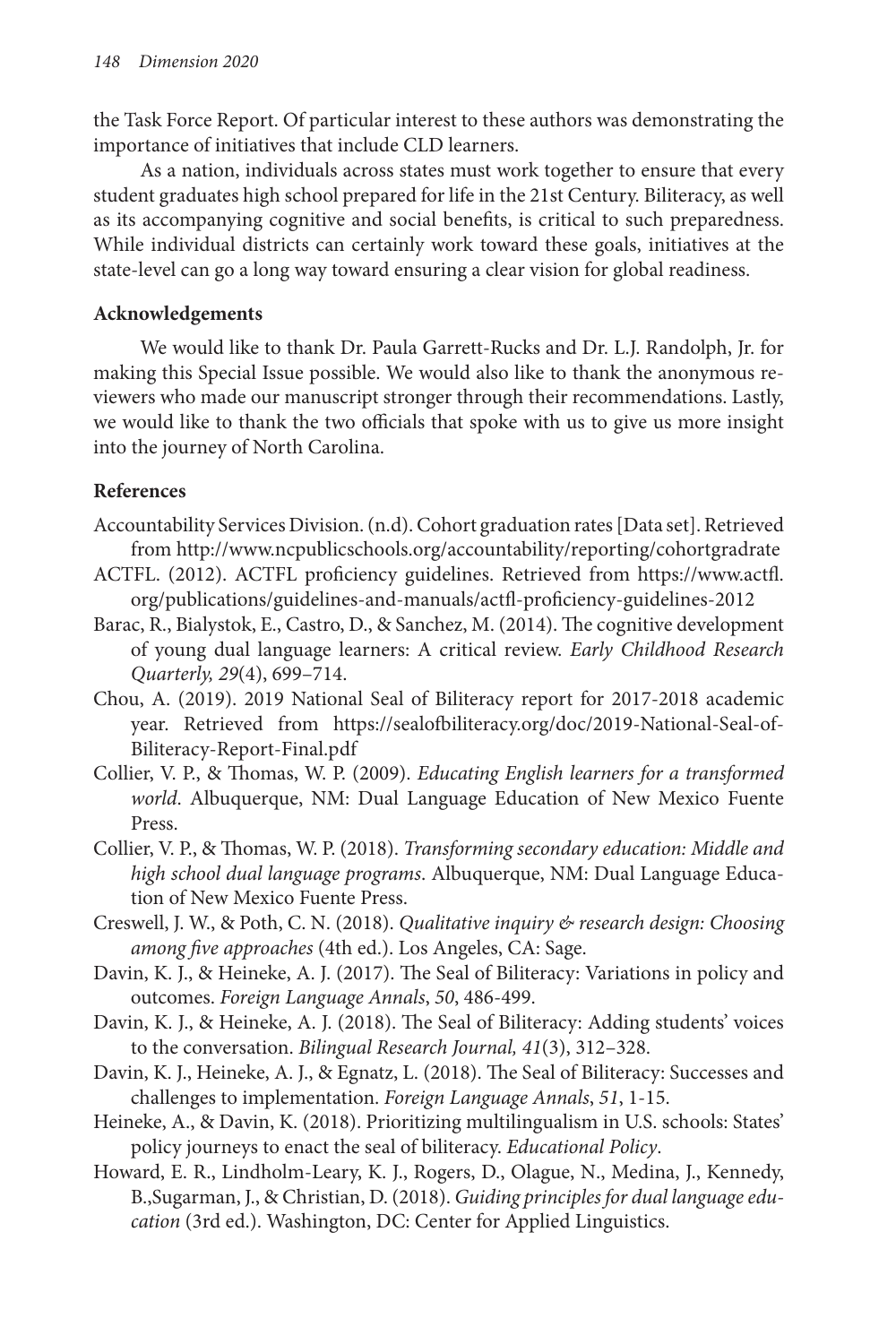- Lepper, M. H., & Henderlong, J. (2000). Turning "play" into "work" and "work" into "play," 25 years of research on intrinsic vs. extrinsic motivation. In C. Sansone & J. Harackiewicz (Eds.), *Intrinsic and extrinsic motivation: The search for optimal motivation and performance* (pp. 257-307). San Diego, CA: Academic Press.
- Lindholm-Leary, K. (2012). Success and challenges in dual language education. *Theory into Practice*, *51*(4), 256–262.
- North Carolina Department of Public Instruction. (2013). Preparing students for the world: Final report of the state board of education's task force on global education. Retrieved from http://www.ncpublicschools.org/docs/globaled/finalreport.pdf
- North Carolina Department of Public Instruction. (2017a). NC global-ready district: Implementation rubric [PDF file]. Retrieved from http://www.dpi.state.nc.us/ docs/globaled/actions/district-rubric.pdf
- North Carolina Department of Public Instruction. (2017b). NC global-ready schools: Implementation rubric [PDF file]. Retrieved from http://www.dpi.state.nc.us/ docs/globaled/actions/rubric.pdf
- North Carolina Department of Public Instruction (2018a). 1st quarter DL/I quarterly update with spotlight on State Board of Education update on DL/I. Retrieved from https://sites.google.com/dpi.nc.gov/ncdli/professional-development
- North Carolina Department of Public Instruction (2018b). Data by district for global languages endorsement (GLE), North Carolina's Seal of Biliteracy. Retrieved from https://sites.google.com/dpi.nc.gov/worldlanguages/policies/ ncs-seal-of-biliteracy-global-languages-endorsement
- North Carolina Department of Public Instruction. (2018c). Language diversity in North Carolina. Retrieved from https://sites.google.com/dpi.nc.gov/ worldlanguages/
- North Carolina Department of Public Instruction. (2018d). Measuring world language proficiency with credentialing. Retrieved from https://sites.google.com/ dpi.nc.gov/worldlanguages/policies/ncs-seal-of-biliteracy-global-languagesendorsement
- North Carolina Department of Public Instruction. (n.d.a). NC's Seal of Biliteracy
- Global Languages Endorsement. Retrieved from https://sites.google.com/dpi.nc.gov/ worldlanguages/policies/ncs-seal-of-biliteracy-global-languages-endorsement
- North Carolina Department of Public Instruction. (n.d.b). North Carolina Department of Public Instruction high school endorsements: Based on state board of education policy GCS-L-007. Retrieved from http://www.ncpublicschools.org/ docs/curriculum/scholars/endorsement-require.pdf
- North Carolina Department of Public Instruction. (n.d.c). North Carolina dual language/immersion. Retrieved from https://sites.google.com/dpi.nc.gov/ncdli/ North Carolina Department of Public Instruction. (n.d.d). NC global education: Students ready for the world. Retrieved from http://www.dpi.state.nc.us/ globaled/
- Okraski, C., Hancock, C. R, & Davin, K. J. (forthcoming). Promoting equitable access to the Seal of Biliteracy: The case of Minnesota. To appear in A. J. Heineke & K. J. Davin (Eds.), *The Seal of Biliteracy: Case studies of language policy in practice.* Charlotte, NC: Information Age Publishing.